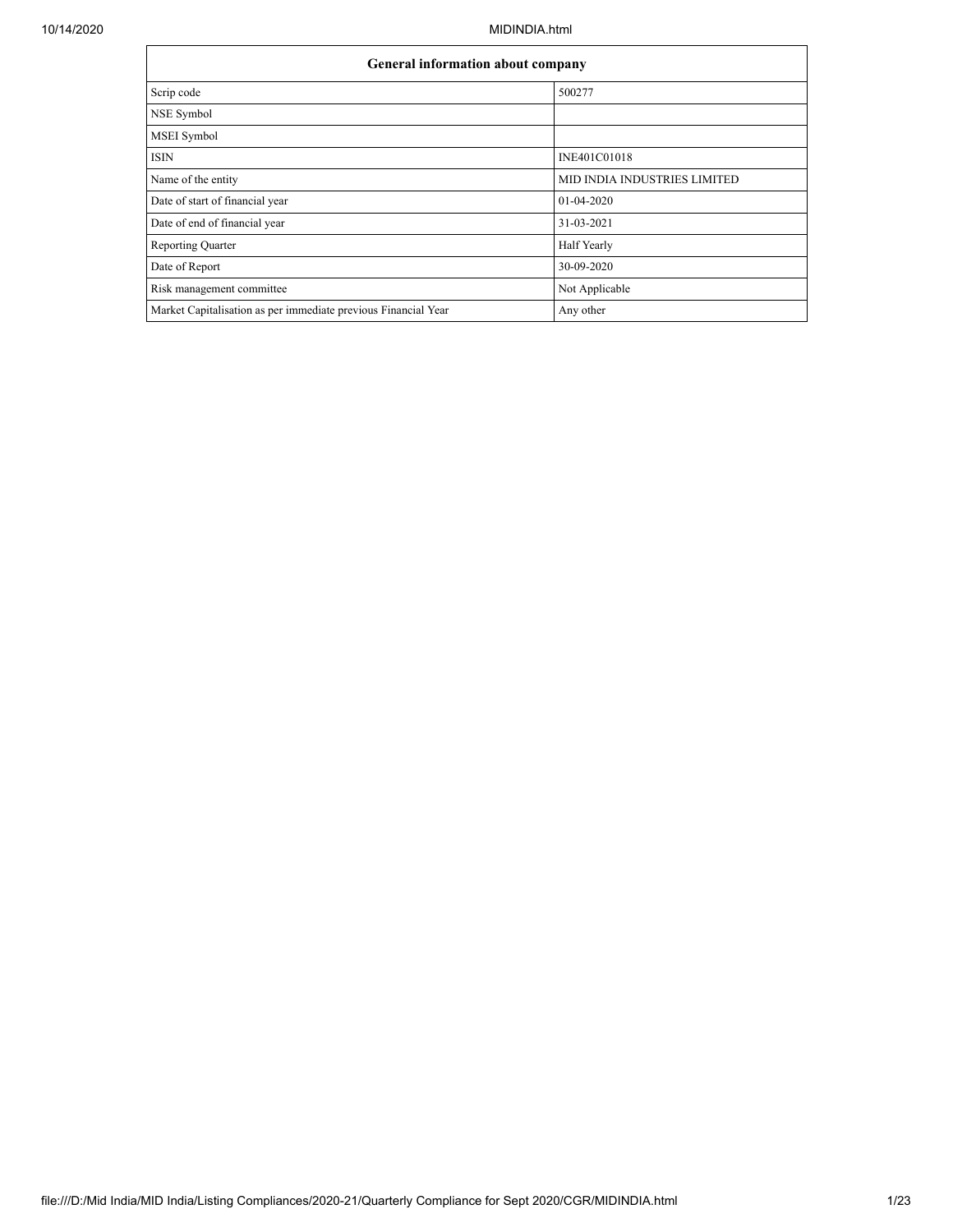## **Annexure I**

## **Annexure I to be submitted by listed entity on quarterly basis**

## **I. Composition of Board of Directors**

|                           |                     |            |                                                |                                        |                   |                          | Disclosure of notes on composition of board of directors explanatory                                 |                                             |                                          |                                                         |                      |                                            | Textual Information(1)                                                                                                                         |                                                                                                                                                                   |                                                                                                                                                                          |                                                                                                                                                                                                         |                           |
|---------------------------|---------------------|------------|------------------------------------------------|----------------------------------------|-------------------|--------------------------|------------------------------------------------------------------------------------------------------|---------------------------------------------|------------------------------------------|---------------------------------------------------------|----------------------|--------------------------------------------|------------------------------------------------------------------------------------------------------------------------------------------------|-------------------------------------------------------------------------------------------------------------------------------------------------------------------|--------------------------------------------------------------------------------------------------------------------------------------------------------------------------|---------------------------------------------------------------------------------------------------------------------------------------------------------------------------------------------------------|---------------------------|
|                           |                     |            |                                                |                                        |                   |                          |                                                                                                      |                                             |                                          | Wether the listed entity has a Regular Chairperson   No |                      |                                            |                                                                                                                                                |                                                                                                                                                                   |                                                                                                                                                                          |                                                                                                                                                                                                         |                           |
|                           |                     |            |                                                |                                        |                   |                          |                                                                                                      |                                             |                                          | Whether Chairperson is related to MD or CEO No          |                      |                                            |                                                                                                                                                |                                                                                                                                                                   |                                                                                                                                                                          |                                                                                                                                                                                                         |                           |
| e of<br>ector             | PAN                 | <b>DIN</b> | Category 1<br>of directors                     | Category 2 Category<br>of<br>directors | 3 of<br>directors | Date<br>of<br>Birth      | Whether<br>special<br>resolution<br>passed?<br>[Refer Reg.<br>$17(1A)$ of<br>Listing<br>Regulations] | Date of<br>passing<br>special<br>resolution | <b>Initial Date</b><br>of<br>appointment | Date of Re-<br>appointment                              | Date of<br>cessation | Tenure<br>of<br>director<br>(in<br>months) | No of<br>Directorship<br>in listed<br>entities<br>including<br>this listed<br>entity (Refer<br>Regulation<br>17A of<br>Listing<br>Regulations) | No of<br>Independent<br>Directorship<br>in listed<br>entities<br>including<br>this listed<br>entity (Refer<br>Regulation<br>$17A(1)$ of<br>Listing<br>Regulations | Number of<br>memberships<br>in Audit/<br>Stakeholder<br>Committee(s)<br>including this<br>listed entity<br>(Refer<br>Regulation<br>$26(1)$ of<br>Listing<br>Regulations) | No of post of<br>Chairperson<br>in Audit/<br>Stakeholder<br>Committee<br>held in listed<br>entities<br>including this<br>listed entity<br>(Refer<br>Regulation<br>$26(1)$ of<br>Listing<br>Regulations) | No<br>pro<br>$\mathbf{F}$ |
| <b>AY</b><br>Ŧ            | AEAPS5762D          | 01548011   | Executive<br>Director                          | Not<br>Applicable                      | MD                | $13 -$<br>$10-$<br>1969  | NA                                                                                                   |                                             | 14-11-2014                               | 01-10-2019                                              |                      |                                            |                                                                                                                                                | $\theta$                                                                                                                                                          | $\mathbf{0}$                                                                                                                                                             | $\mathbf{0}$                                                                                                                                                                                            |                           |
| 'ANI<br><b>KAR</b>        | ADKPS7362N 01591062 |            | Executive<br>Director                          | Not<br>Applicable                      |                   | $14-$<br>$01 -$<br>1960  | <b>NA</b>                                                                                            |                                             | 24-05-2019                               |                                                         |                      |                                            |                                                                                                                                                | $\Omega$                                                                                                                                                          | $\mathbf{0}$                                                                                                                                                             | $\mathbf{0}$                                                                                                                                                                                            |                           |
| <b>SH</b><br>$\mathbf{R}$ | ADIPJ7421K          | 01548417   | Non-<br>Executive -<br>Independent<br>Director | Not<br>Applicable                      |                   | $27 -$<br>$10-$<br>1967  | NA                                                                                                   |                                             | 01-04-2014                               | 01-04-2019                                              |                      | 78                                         |                                                                                                                                                |                                                                                                                                                                   | $\overline{2}$                                                                                                                                                           | $\overline{c}$                                                                                                                                                                                          |                           |
| T                         | ACQPJ6448K          | 00380080   | Non-<br>Executive -<br>Independent<br>Director | Not<br>Applicable                      |                   | $22 -$<br>$07 -$<br>1973 | NA                                                                                                   |                                             | 01-04-2014                               | 01-04-2019                                              |                      | 78                                         |                                                                                                                                                |                                                                                                                                                                   | $\overline{2}$                                                                                                                                                           | $\bf{0}$                                                                                                                                                                                                |                           |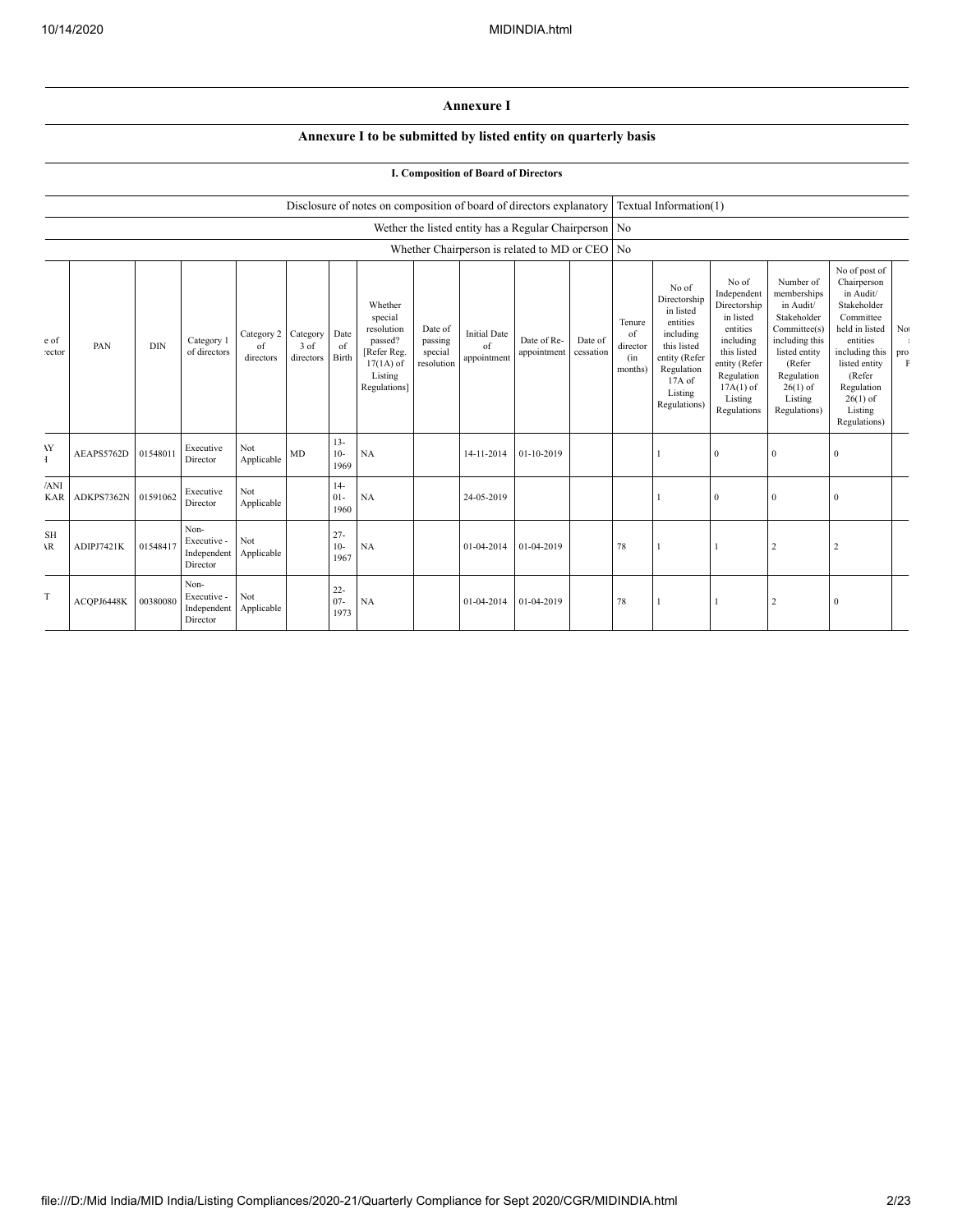| <b>I. Composition of Board of Directors</b> |  |
|---------------------------------------------|--|
|---------------------------------------------|--|

|                |                     |                                 |                     |            |                                                |                                        |                     |                          | Disclosure of notes on composition of board of directors explanatory                                 |                                             |                                          |                            |                      |                                            |                                                                                                                                                |                                                                                                                                                                      |                                                                                                                                            |
|----------------|---------------------|---------------------------------|---------------------|------------|------------------------------------------------|----------------------------------------|---------------------|--------------------------|------------------------------------------------------------------------------------------------------|---------------------------------------------|------------------------------------------|----------------------------|----------------------|--------------------------------------------|------------------------------------------------------------------------------------------------------------------------------------------------|----------------------------------------------------------------------------------------------------------------------------------------------------------------------|--------------------------------------------------------------------------------------------------------------------------------------------|
|                |                     |                                 |                     |            |                                                |                                        |                     |                          | Wether the listed entity has a Regular Chairperson                                                   |                                             |                                          |                            |                      |                                            |                                                                                                                                                |                                                                                                                                                                      |                                                                                                                                            |
| <b>Sr</b>      | Title<br>(Mr)<br>Ms | Name of<br>the<br>Director      | PAN                 | <b>DIN</b> | Category 1<br>of directors                     | Category 2 Category<br>of<br>directors | $3$ of<br>directors | Date<br>of<br>Birth      | Whether<br>special<br>resolution<br>passed?<br>[Refer Reg.<br>$17(1A)$ of<br>Listing<br>Regulations] | Date of<br>passing<br>special<br>resolution | <b>Initial Date</b><br>of<br>appointment | Date of Re-<br>appointment | Date of<br>cessation | Tenure<br>of<br>director<br>(in<br>months) | No of<br>Directorship<br>in listed<br>entities<br>including<br>this listed<br>entity (Refer<br>Regulation<br>17A of<br>Listing<br>Regulations) | No of<br>Independent<br>Directorship<br>in listed<br>entities<br>including<br>this listed<br>entity<br>(Refer<br>Regulation<br>$17A(1)$ of<br>Listing<br>Regulations | Numbe<br>member:<br>in Auc<br>Stakeho<br>Committ<br>including<br>listed en<br>(Ref <sub>f</sub> )<br>Regula<br>26(1)<br>Listir<br>Regulati |
| 5 <sup>5</sup> | Mrs                 | <b>DEEPIKA</b><br><b>GANDHI</b> | ATXPP4314L 07017162 |            | Non-<br>Executive -<br>Independent<br>Director | Not<br>Applicable                      |                     | $02 -$<br>$08 -$<br>1988 | NA                                                                                                   |                                             | 14-11-2014                               | 14-11-2019                 |                      | 71                                         |                                                                                                                                                |                                                                                                                                                                      |                                                                                                                                            |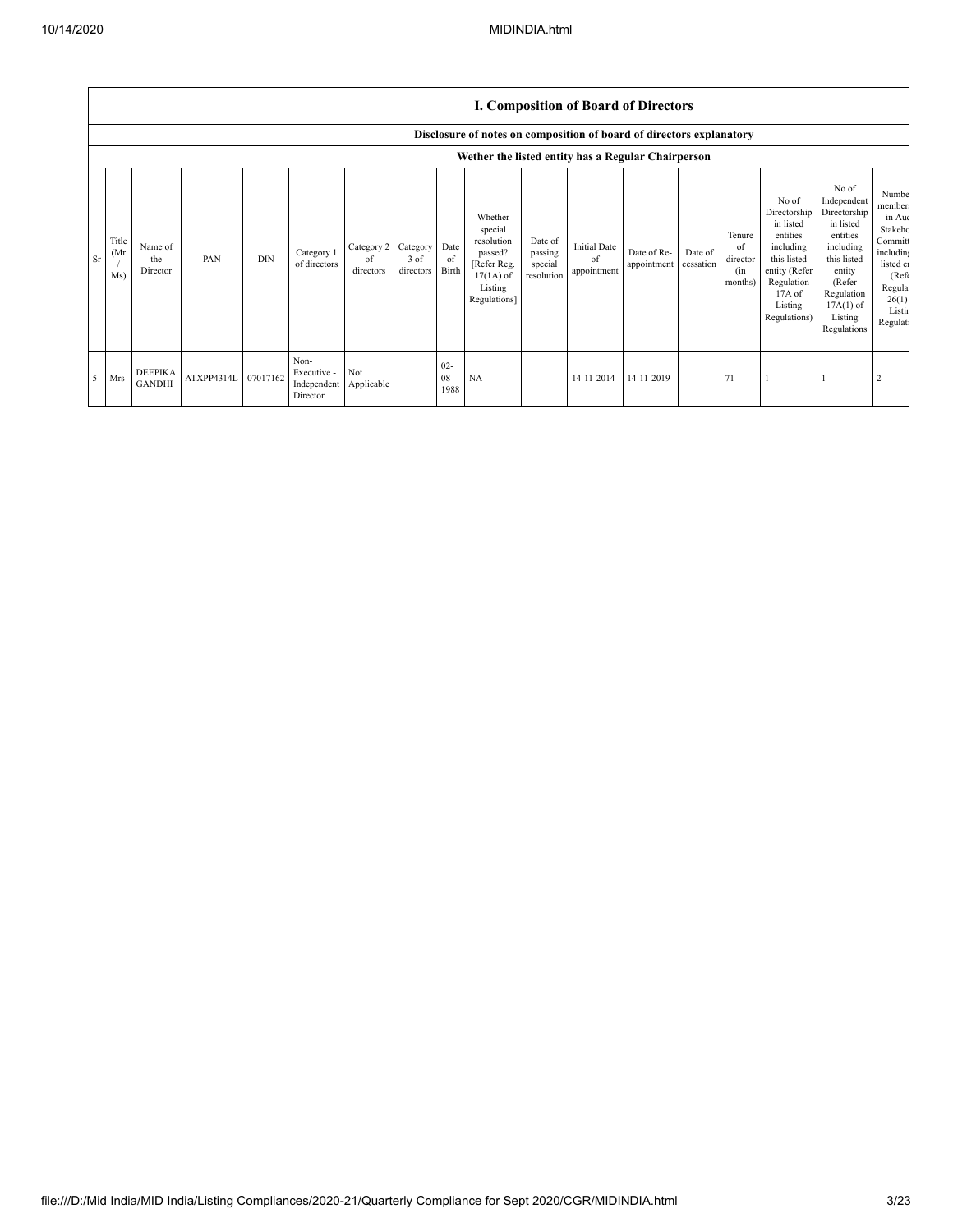|                        | <b>Text Block</b>                                                                                                                                                                                                                                                                                                                                                                                                                                                                                                                                                                                                                                                                                                                                                                                                                                                                                                                                                                                                                                                                                                                                                                                                                                                                                                                                                                                                                                                                                                                               |
|------------------------|-------------------------------------------------------------------------------------------------------------------------------------------------------------------------------------------------------------------------------------------------------------------------------------------------------------------------------------------------------------------------------------------------------------------------------------------------------------------------------------------------------------------------------------------------------------------------------------------------------------------------------------------------------------------------------------------------------------------------------------------------------------------------------------------------------------------------------------------------------------------------------------------------------------------------------------------------------------------------------------------------------------------------------------------------------------------------------------------------------------------------------------------------------------------------------------------------------------------------------------------------------------------------------------------------------------------------------------------------------------------------------------------------------------------------------------------------------------------------------------------------------------------------------------------------|
| Textual Information(1) | Company does not have any permanent chairman of the Company. However, Chairman is elected in<br>every Board Meeting, by Board Members amongst directors present in the meeting.<br>Mr. Rakesh Kumar Jain was initially appointed as Director of the Company on 01.06.2011. However, on<br>Commencement of Companies Act, 2013 Mr. Rakesh Kumar Jain was appointed as Independent<br>Director of the Company for first term of five years w.e.f 01.04.2014. Please note that members have<br>already given their consent in their annual general meeting held on 29.09.2018 for his re-appointment as<br>independent director for a second term of five years w.e.f. 01.04.2019.<br>Mr. Aneet Jain was initially appointed as Director of the Company on 30.04.2002. However, on<br>Commencement of Companies Act, 2013 Mr. Aneet Jain was appointed as Independent Director of the<br>Company for first term of five years w.e.f 01.04.2014. Please note that members have already given their<br>consent in their annual general meeting held on 29.09.2018 for his re-appointment as independent<br>director for a second term of five years w.e.f. 01.04.2019.<br>Mrs. Deepika Gandhi was initially appointed as Independent Director (Women Director) of the<br>Company for first term of five years w.e.f. 14.11.2014. Please note that members have already given<br>their consent in their annual general meeting held on 25.09.2019 for her re-appointment as independent<br>director for a second term of five years w.e.f. 14.11.2019 |
|                        |                                                                                                                                                                                                                                                                                                                                                                                                                                                                                                                                                                                                                                                                                                                                                                                                                                                                                                                                                                                                                                                                                                                                                                                                                                                                                                                                                                                                                                                                                                                                                 |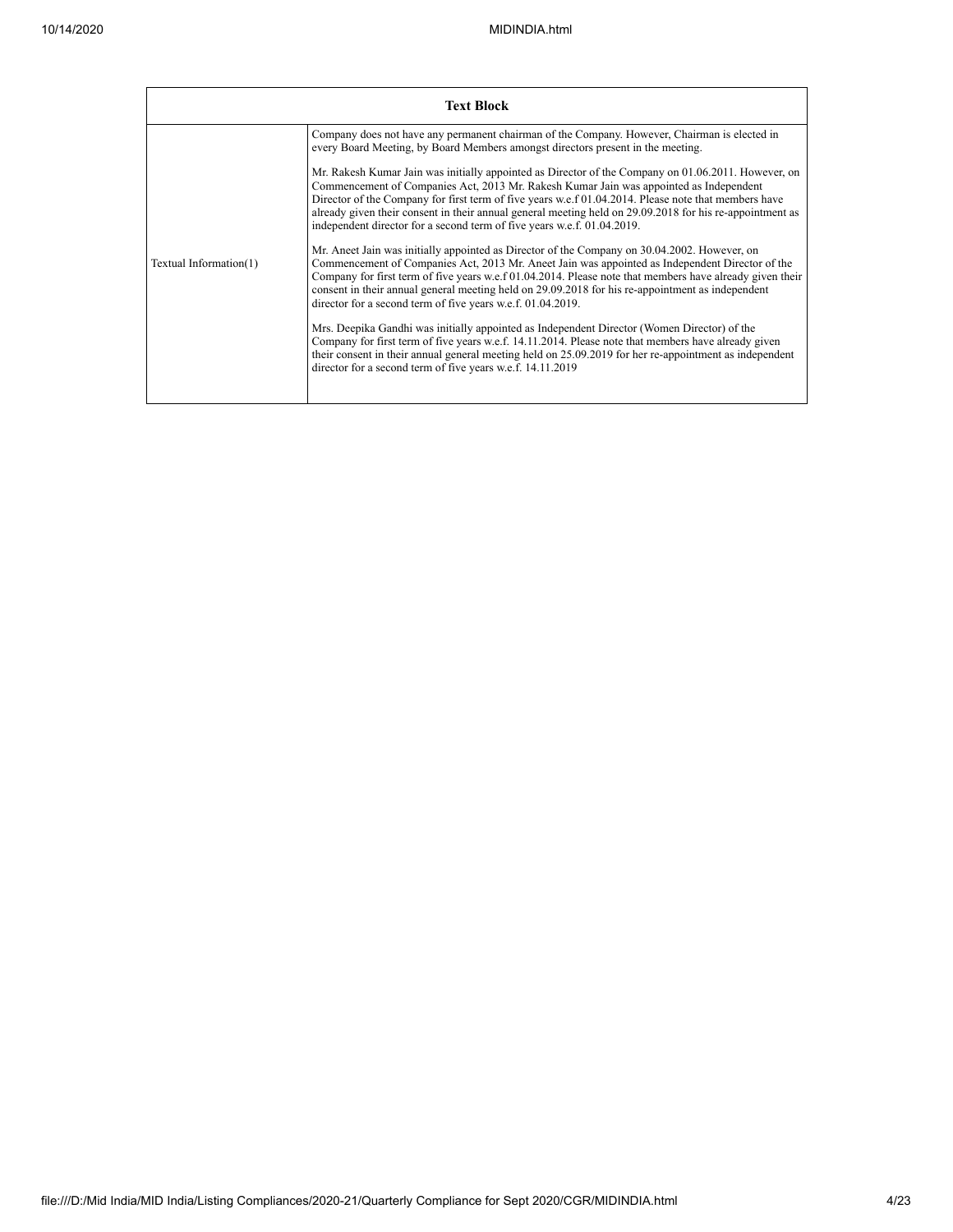| Annexure 1                                                                            |  |  |  |  |  |  |
|---------------------------------------------------------------------------------------|--|--|--|--|--|--|
| <b>II. Composition of Committees</b>                                                  |  |  |  |  |  |  |
| Disclosure of notes on composition of committees explanatory   Textual Information(1) |  |  |  |  |  |  |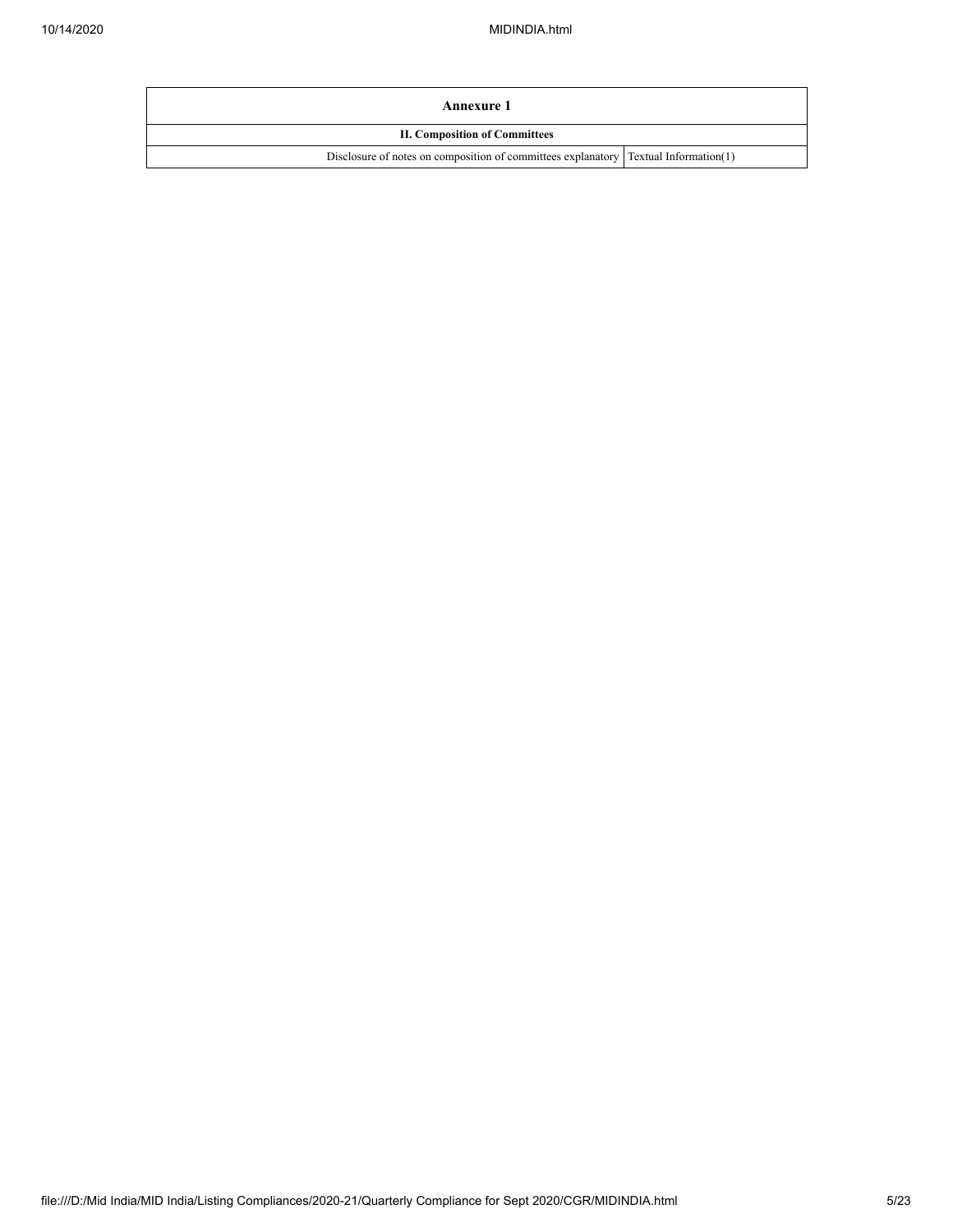|                        | <b>Annexure 1 Text Block</b>                                                                                                                                                                                                    |
|------------------------|---------------------------------------------------------------------------------------------------------------------------------------------------------------------------------------------------------------------------------|
| Textual Information(1) | Date of Appointment of Mr. Rakesh Kumar Jain, Mr. Aneet Jain and Mrs. Deepika Gandhi as mentioned<br>in Composition of Committees is the date of their re-appointment as Independent Director for second<br>term of five years. |
|                        | Company is not required to Constitute CSR Committee. However, due to error shown on validation<br>regarding whether the CSR Committee has a regular chairperson, 'No' Option has been selected                                  |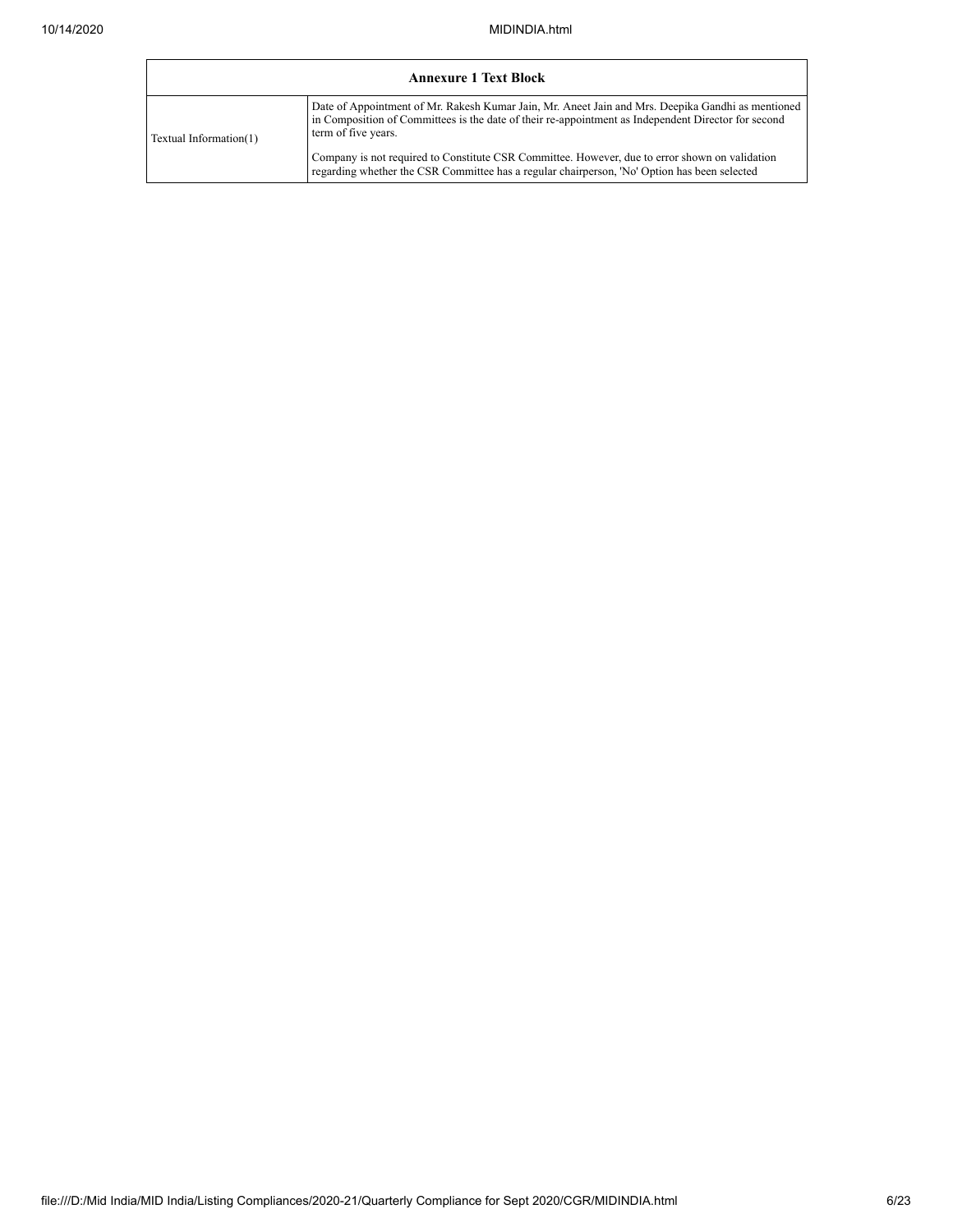|                | <b>Audit Committee Details</b> |                                    |                                         |                            |                        |                      |                |  |  |  |  |  |  |
|----------------|--------------------------------|------------------------------------|-----------------------------------------|----------------------------|------------------------|----------------------|----------------|--|--|--|--|--|--|
|                |                                |                                    |                                         |                            |                        |                      |                |  |  |  |  |  |  |
| <b>Sr</b>      | <b>DIN</b><br>Number           | Name of Committee<br>members       | Category 1 of directors                 | Category 2 of<br>directors | Date of<br>Appointment | Date of<br>Cessation | <b>Remarks</b> |  |  |  |  |  |  |
|                | 01548417                       | <b>RAKESH KUMAR</b><br><b>JAIN</b> | Non-Executive - Independent<br>Director | Chairperson                | 01-04-2019             |                      |                |  |  |  |  |  |  |
| $\overline{c}$ | 00380080                       | <b>ANEET JAIN</b>                  | Non-Executive - Independent<br>Director | Member                     | 01-04-2019             |                      |                |  |  |  |  |  |  |
| 3              | 07017162                       | DEEPIKA GANDHI                     | Non-Executive - Independent<br>Director | Member                     | 14-11-2019             |                      |                |  |  |  |  |  |  |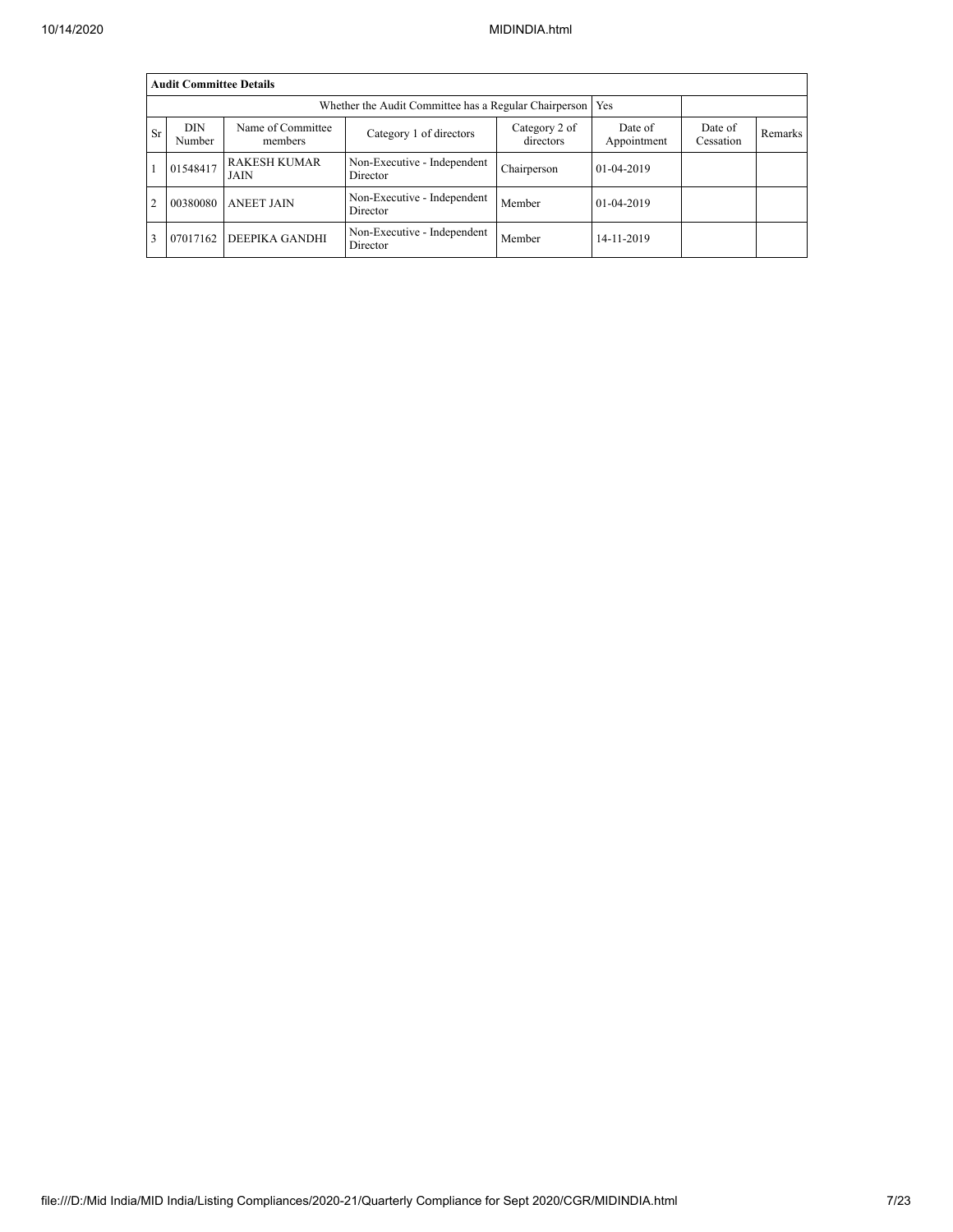|                |                                                                             | Nomination and remuneration committee |                                         |                            |                        |                      |         |
|----------------|-----------------------------------------------------------------------------|---------------------------------------|-----------------------------------------|----------------------------|------------------------|----------------------|---------|
|                | Whether the Nomination and remuneration committee has a Regular Chairperson |                                       |                                         |                            |                        |                      |         |
| <b>Sr</b>      | <b>DIN</b><br>Number                                                        | Name of Committee<br>members          | Category 1 of directors                 | Category 2 of<br>directors | Date of<br>Appointment | Date of<br>Cessation | Remarks |
|                | 01548417                                                                    | <b>RAKESH KUMAR</b><br><b>JAIN</b>    | Non-Executive - Independent<br>Director | Chairperson                | 01-04-2019             |                      |         |
| $\overline{c}$ | 00380080                                                                    | <b>ANEET JAIN</b>                     | Non-Executive - Independent<br>Director | Member                     | 01-04-2019             |                      |         |
| 3              | 07017162                                                                    | DEEPIKA GANDHI                        | Non-Executive - Independent<br>Director | Member                     | 14-11-2019             |                      |         |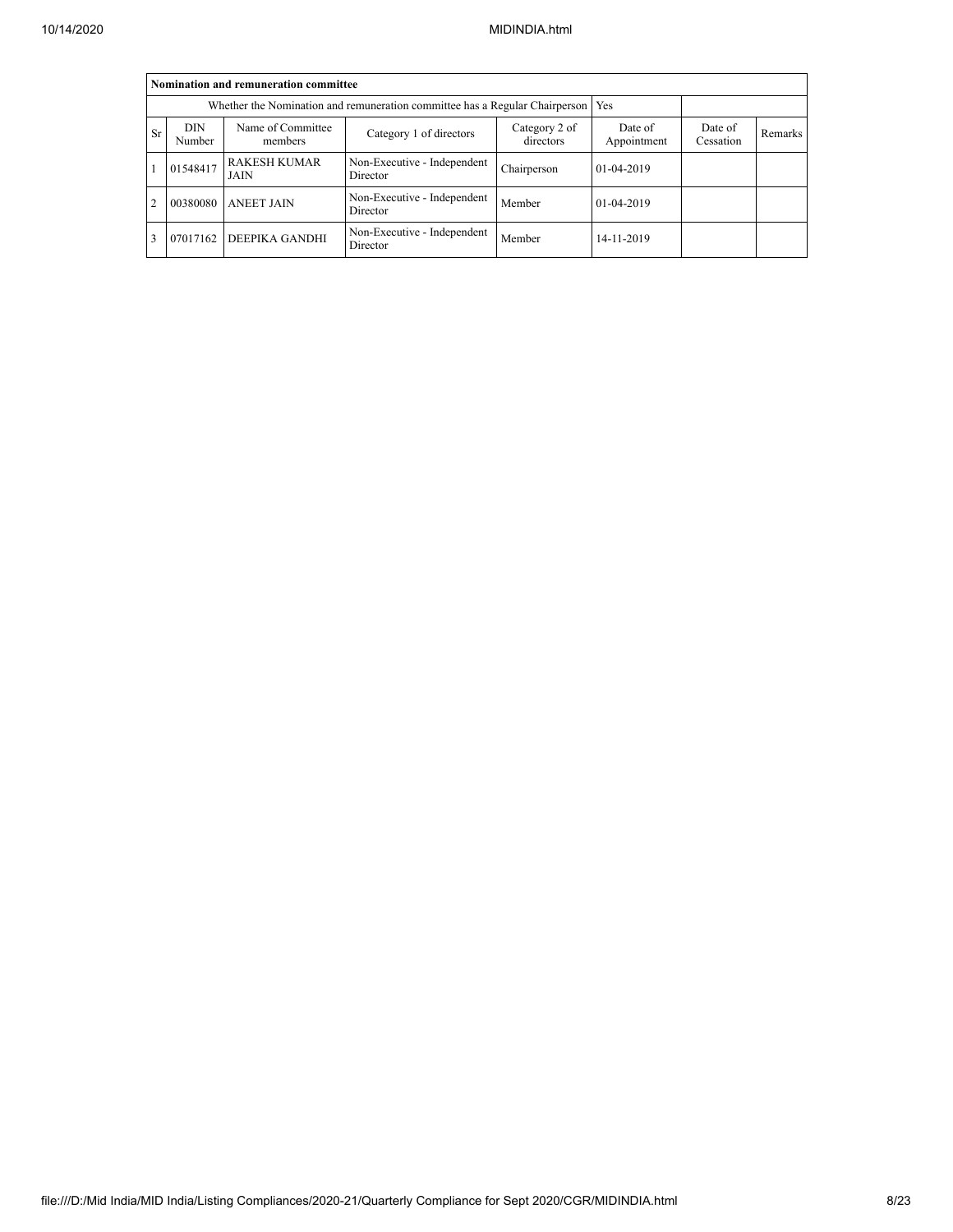|                |                                                                                 | <b>Stakeholders Relationship Committee</b> |                                         |                            |                        |                      |         |
|----------------|---------------------------------------------------------------------------------|--------------------------------------------|-----------------------------------------|----------------------------|------------------------|----------------------|---------|
|                | Whether the Stakeholders Relationship Committee has a Regular Chairperson   Yes |                                            |                                         |                            |                        |                      |         |
| <b>Sr</b>      | <b>DIN</b><br>Number                                                            | Name of Committee<br>members               | Category 1 of directors                 | Category 2 of<br>directors | Date of<br>Appointment | Date of<br>Cessation | Remarks |
|                | 01548417                                                                        | <b>RAKESH KUMAR</b><br>JAIN                | Non-Executive - Independent<br>Director | Chairperson                | 01-04-2019             |                      |         |
| $\overline{c}$ | 00380080                                                                        | <b>ANEET JAIN</b>                          | Non-Executive - Independent<br>Director | Member                     | $01-04-2019$           |                      |         |
| 3              | 07017162                                                                        | DEEPIKA GANDHI                             | Non-Executive - Independent<br>Director | Member                     | 14-11-2019             |                      |         |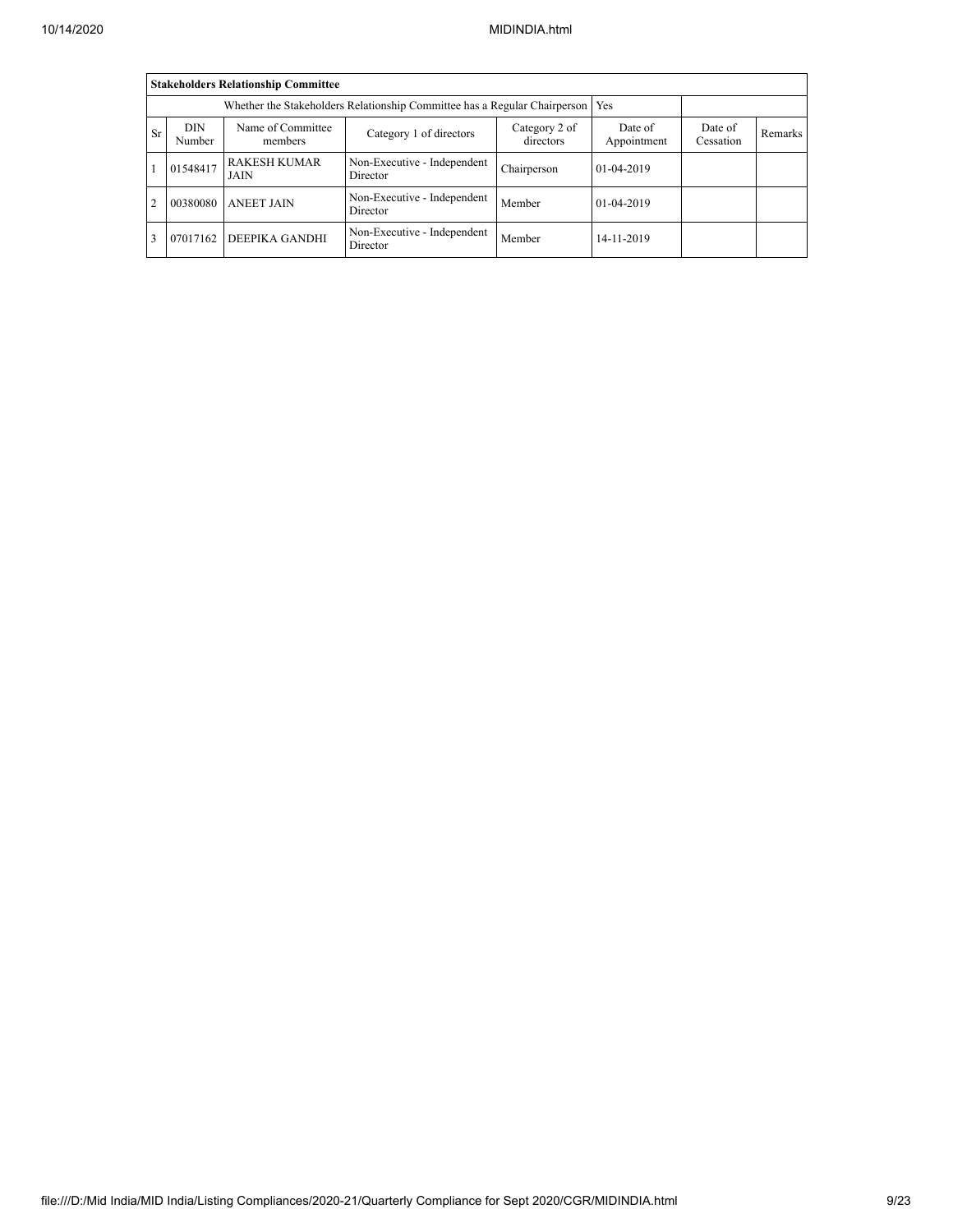|     | <b>Risk Management Committee</b> |                                                                    |                            |                            |                        |                      |         |  |  |  |  |  |
|-----|----------------------------------|--------------------------------------------------------------------|----------------------------|----------------------------|------------------------|----------------------|---------|--|--|--|--|--|
|     |                                  | Whether the Risk Management Committee has a Regular Chairperson No |                            |                            |                        |                      |         |  |  |  |  |  |
| -Sr | DIN<br>Number                    | Name of Committee<br>members                                       | Category 1 of<br>directors | Category 2 of<br>directors | Date of<br>Appointment | Date of<br>Cessation | Remarks |  |  |  |  |  |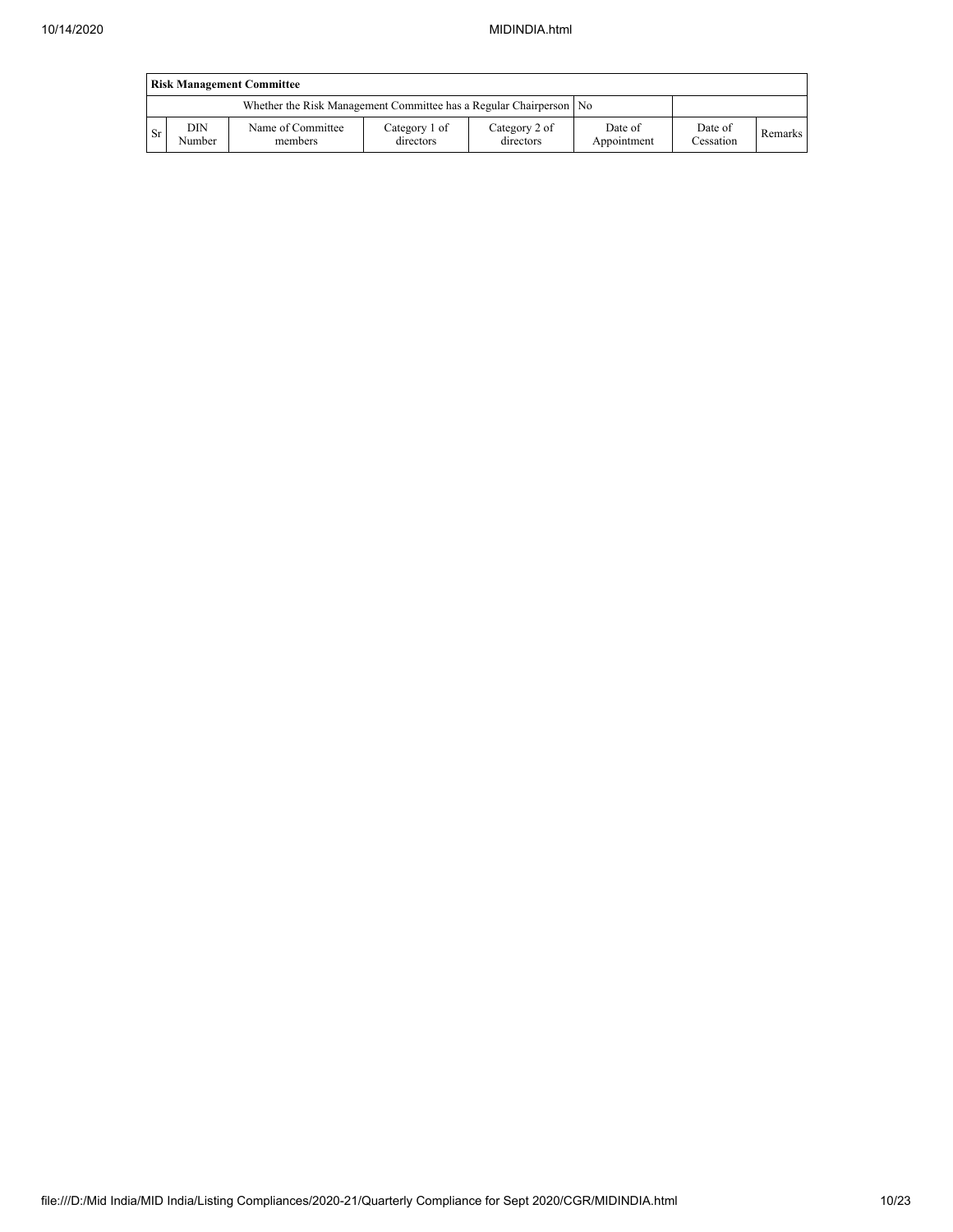|     | <b>Corporate Social Responsibility Committee</b> |                                                                                      |                            |                            |                        |                      |         |  |  |  |  |
|-----|--------------------------------------------------|--------------------------------------------------------------------------------------|----------------------------|----------------------------|------------------------|----------------------|---------|--|--|--|--|
|     |                                                  | Whether the Corporate Social Responsibility Committee has a Regular Chairperson   No |                            |                            |                        |                      |         |  |  |  |  |
| ∟Sr | DIN<br>Number                                    | Name of Committee<br>members                                                         | Category 1 of<br>directors | Category 2 of<br>directors | Date of<br>Appointment | Date of<br>Cessation | Remarks |  |  |  |  |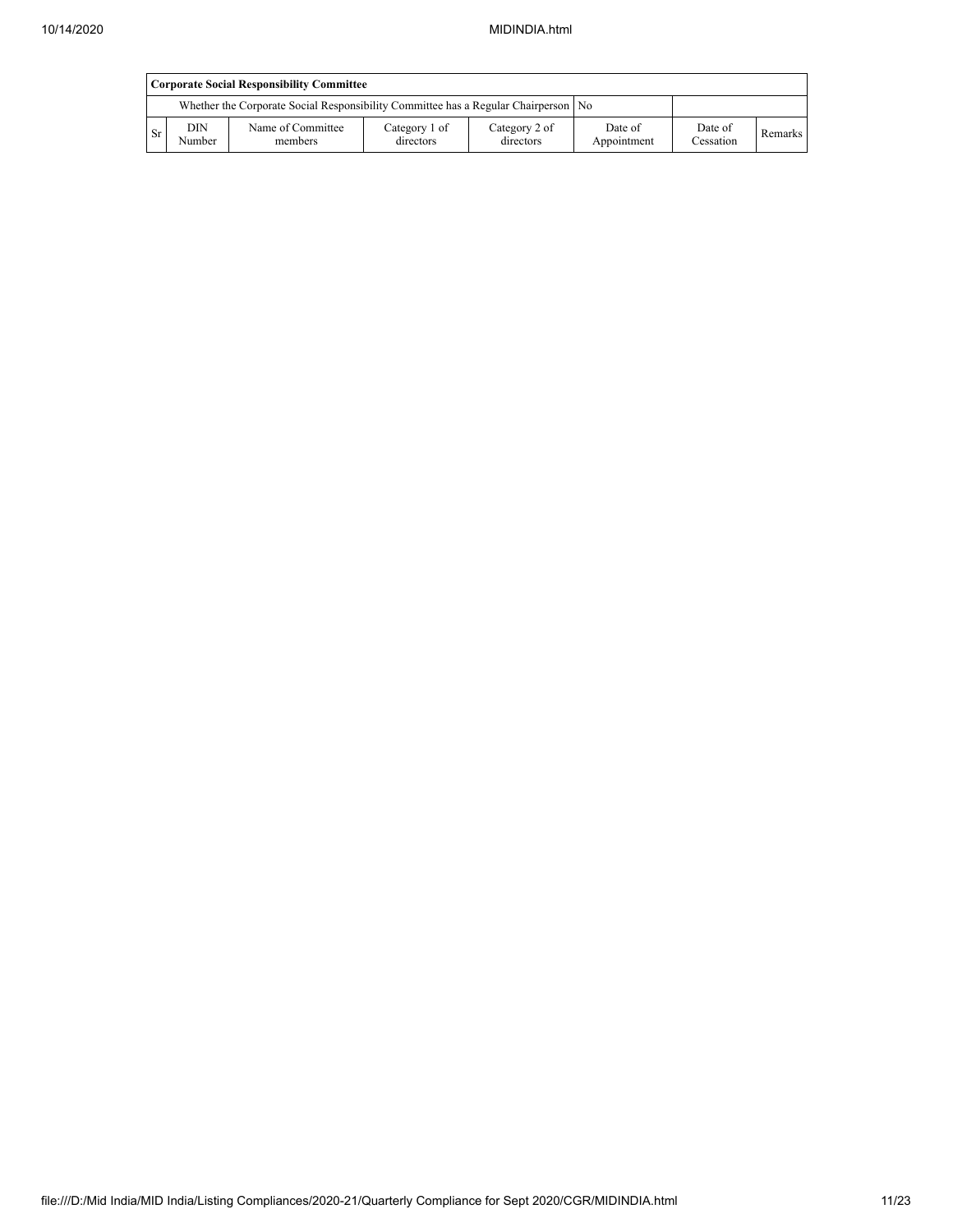| <b>Other Committee</b> |                                                                                                                                     |  |  |  |  |
|------------------------|-------------------------------------------------------------------------------------------------------------------------------------|--|--|--|--|
|                        | Sr   DIN Number   Name of Committee members   Name of other committee   Category 1 of directors   Category 2 of directors   Remarks |  |  |  |  |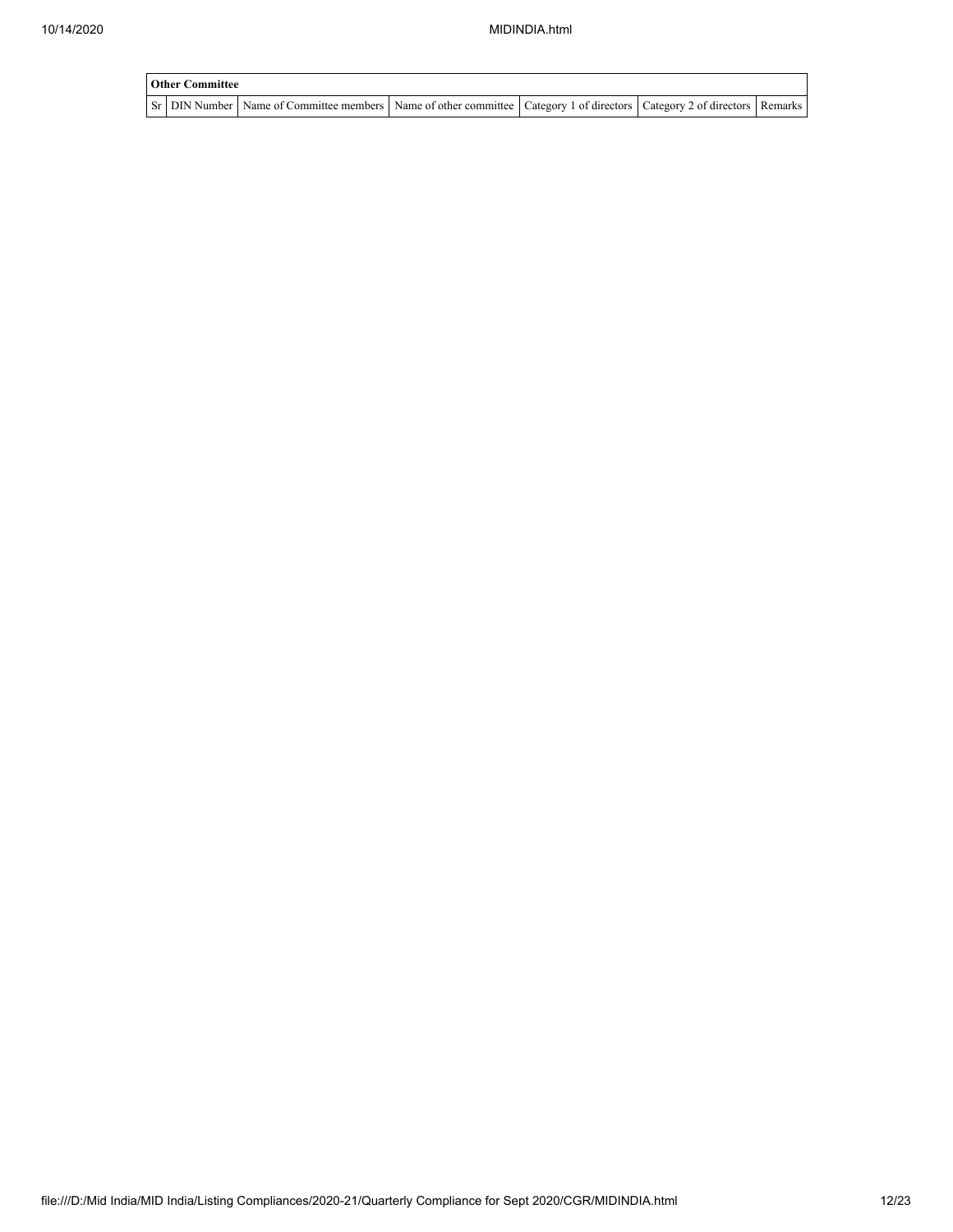|                | <b>Annexure 1</b>                                             |                                                               |                                                                   |                                       |                                                     |                                    |                                                           |
|----------------|---------------------------------------------------------------|---------------------------------------------------------------|-------------------------------------------------------------------|---------------------------------------|-----------------------------------------------------|------------------------------------|-----------------------------------------------------------|
|                | <b>Annexure 1</b>                                             |                                                               |                                                                   |                                       |                                                     |                                    |                                                           |
|                | <b>III. Meeting of Board of Directors</b>                     |                                                               |                                                                   |                                       |                                                     |                                    |                                                           |
|                | Disclosure of notes on meeting of board of                    | directors explanatory                                         |                                                                   |                                       |                                                     |                                    |                                                           |
| <b>Sr</b>      | $Date(s)$ of meeting<br>$(if any)$ in the<br>previous quarter | $Date(s)$ of<br>meeting (if any)<br>in the current<br>quarter | Maximum gap between<br>any two consecutive (in<br>number of days) | Notes for<br>not<br>providing<br>Date | Whether<br>requirement of<br>Quorum met<br>(Yes/No) | Number of<br>Directors<br>present* | No. of Independent<br>Directors attending<br>the meeting* |
|                | 29-06-2020                                                    |                                                               |                                                                   |                                       | Yes                                                 |                                    |                                                           |
| $\overline{2}$ |                                                               | 11-08-2020                                                    | 42                                                                |                                       | Yes                                                 |                                    |                                                           |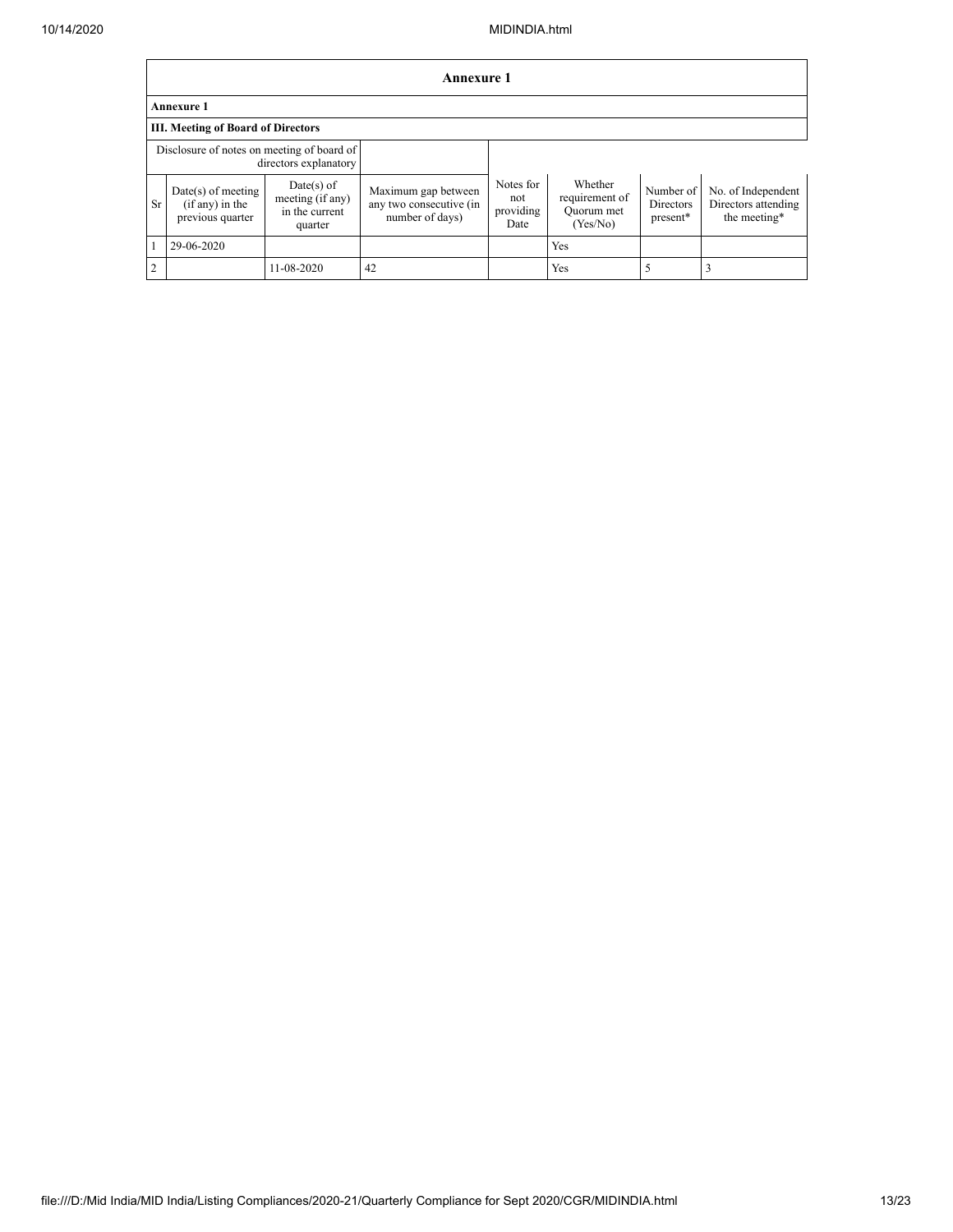|                | <b>Annexure 1</b>                                        |                                                                                                            |                                                                      |                               |                                       |                                                        |                                              |                                                                        |
|----------------|----------------------------------------------------------|------------------------------------------------------------------------------------------------------------|----------------------------------------------------------------------|-------------------------------|---------------------------------------|--------------------------------------------------------|----------------------------------------------|------------------------------------------------------------------------|
|                | <b>IV. Meeting of Committees</b>                         |                                                                                                            |                                                                      |                               |                                       |                                                        |                                              |                                                                        |
|                | Disclosure of notes on meeting of committees explanatory |                                                                                                            |                                                                      |                               |                                       |                                                        |                                              |                                                                        |
| Sr             | Name of<br>Committee                                     | $Date(s)$ of meeting (Enter<br>dates of Previous quarter and<br>Current quarter in<br>chronological order) | Maximum gap<br>between any two<br>consecutive (in<br>number of days) | Name of<br>other<br>committee | Reson for<br>not<br>providing<br>date | Whether<br>requirement<br>of Quorum<br>met<br>(Yes/No) | Number<br>of<br><b>Directors</b><br>present* | No. of<br>Independent<br><b>Directors</b><br>attending the<br>meeting* |
| $\mathbf{1}$   | Audit<br>Committee                                       | 29-06-2020                                                                                                 |                                                                      |                               |                                       | Yes                                                    |                                              |                                                                        |
| $\overline{2}$ | Audit<br>Committee                                       | 11-08-2020                                                                                                 | 42                                                                   |                               |                                       | Yes                                                    | 3                                            | 3                                                                      |
| $\overline{3}$ | <b>Stakeholders</b><br>Relationship<br>Committee         | 29-06-2020                                                                                                 |                                                                      |                               |                                       | Yes                                                    |                                              |                                                                        |
| $\overline{4}$ | <b>Stakeholders</b><br>Relationship<br>Committee         | 11-08-2020                                                                                                 | 42                                                                   |                               |                                       | Yes                                                    | 3                                            | 3                                                                      |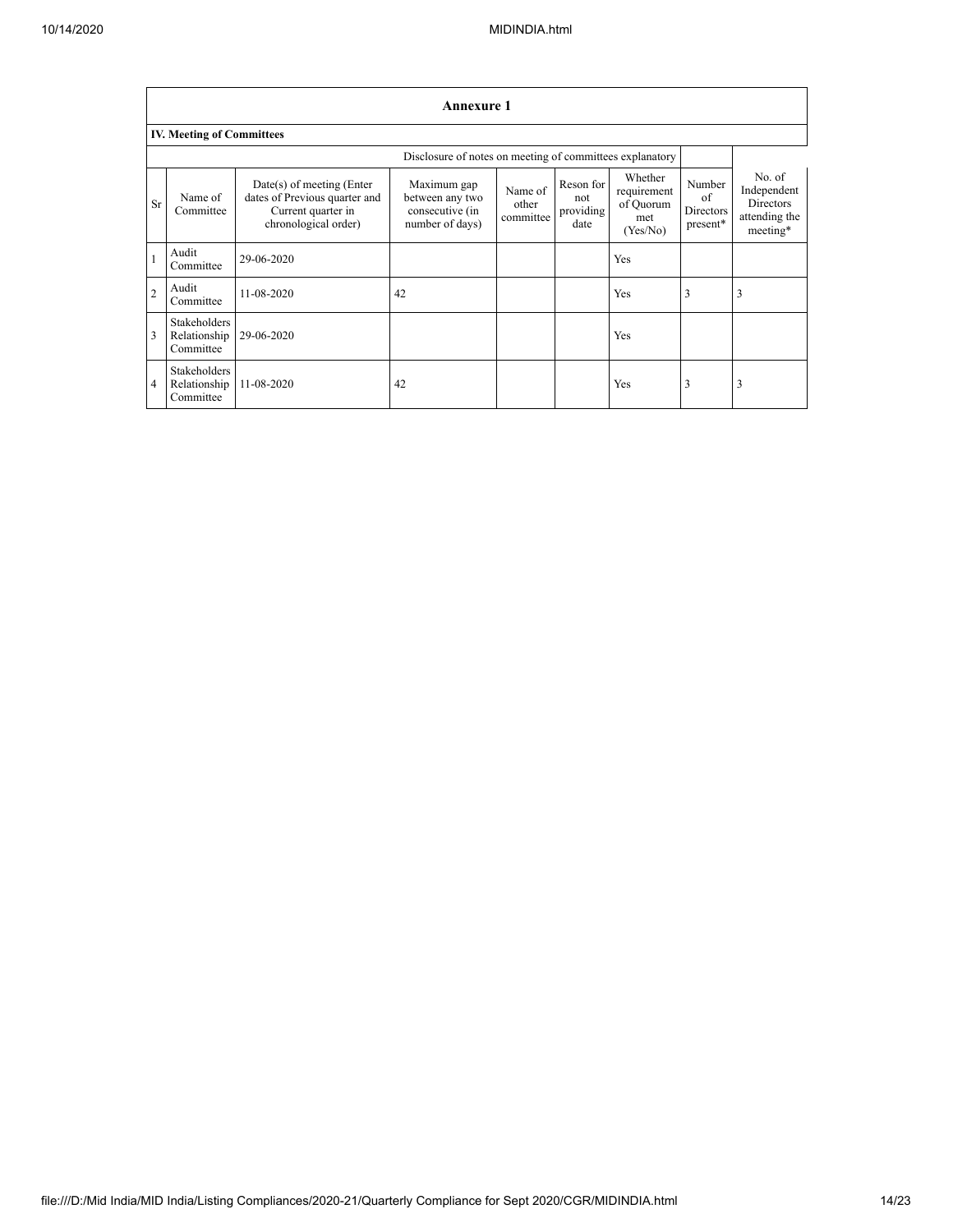|                | <b>Annexure 1</b>                                                                                         |                                  |                                                                    |  |  |
|----------------|-----------------------------------------------------------------------------------------------------------|----------------------------------|--------------------------------------------------------------------|--|--|
|                | <b>V. Related Party Transactions</b>                                                                      |                                  |                                                                    |  |  |
| Sr             | Subject                                                                                                   | Compliance status<br>(Yes/No/NA) | If status is "No" details of non-<br>compliance may be given here. |  |  |
|                | Whether prior approval of audit committee obtained                                                        | <b>Yes</b>                       |                                                                    |  |  |
| $\overline{c}$ | Whether shareholder approval obtained for material RPT                                                    | NA                               |                                                                    |  |  |
| 3              | Whether details of RPT entered into pursuant to omnibus approval<br>have been reviewed by Audit Committee | <b>Yes</b>                       |                                                                    |  |  |
|                | Disclosure of notes on related party transactions<br>Textual Information(1)                               |                                  |                                                                    |  |  |
|                | Disclosure of notes of material transaction with related party                                            |                                  | Textual Information(2)                                             |  |  |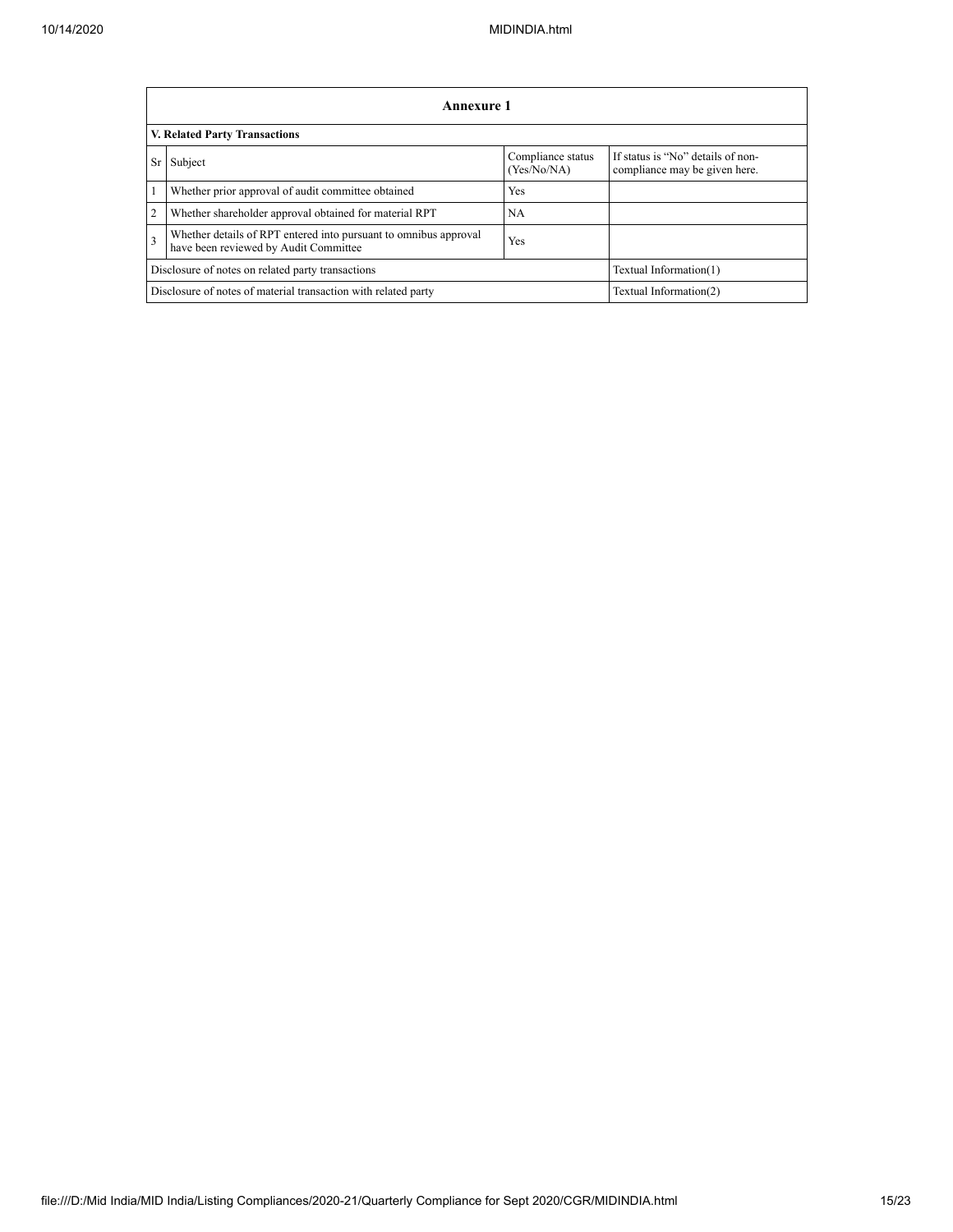|                        | <b>Text Block</b>                                                                                                           |
|------------------------|-----------------------------------------------------------------------------------------------------------------------------|
| Textual Information(1) | During the quarter no material Related Party Transaction entered, except remuneration given to Key<br>Managerial Personnel. |
| Textual Information(2) | During the quarter the Company does not have entered any material related party transaction.                                |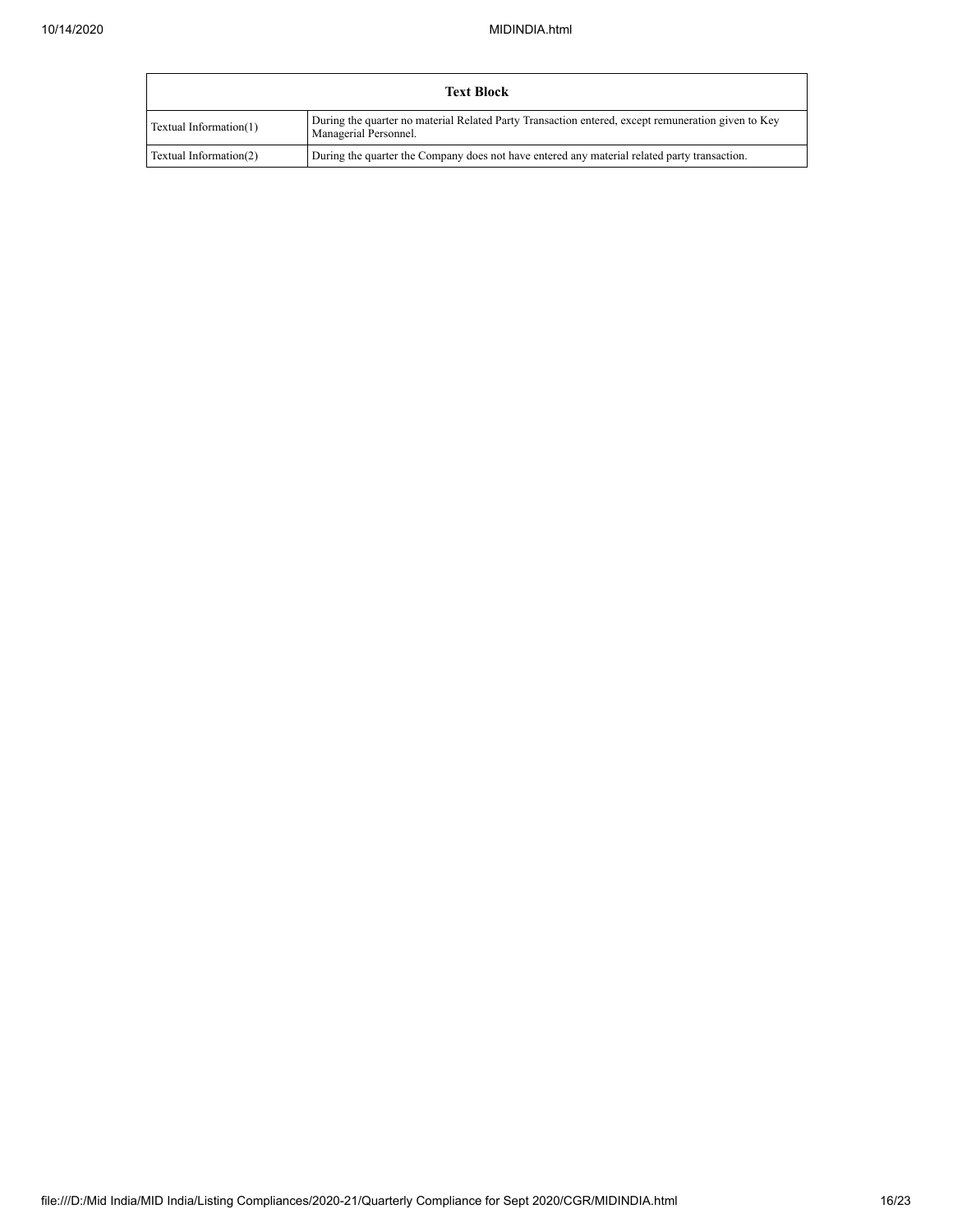|                | Annexure 1                                                                                                                                                                                                      |                               |  |  |
|----------------|-----------------------------------------------------------------------------------------------------------------------------------------------------------------------------------------------------------------|-------------------------------|--|--|
|                | <b>VI. Affirmations</b>                                                                                                                                                                                         |                               |  |  |
| Sr             | Subject                                                                                                                                                                                                         | Compliance<br>status (Yes/No) |  |  |
| $\mathbf{1}$   | The composition of Board of Directors is in terms of SEBI (Listing obligations and disclosure requirements)<br>Regulations, 2015                                                                                | Yes                           |  |  |
| $\overline{c}$ | The composition of the following committees is in terms of SEBI(Listing obligations and disclosure requirements)<br>Regulations, 2015 a. Audit Committee                                                        | Yes                           |  |  |
| 3              | The composition of the following committees is in terms of SEBI(Listing obligations and disclosure requirements)<br>Regulations, 2015. b. Nomination & remuneration committee                                   | Yes                           |  |  |
| $\overline{4}$ | The composition of the following committees is in terms of SEBI(Listing obligations and disclosure requirements)<br>Regulations, 2015. c. Stakeholders relationship committee                                   | Yes                           |  |  |
| $\overline{5}$ | The composition of the following committees is in terms of SEBI(Listing obligations and disclosure requirements)<br>Regulations, 2015. d. Risk management committee (applicable to the top 500 listed entities) | NA                            |  |  |
| 6              | The committee members have been made aware of their powers, role and responsibilities as specified in SEBI<br>(Listing obligations and disclosure requirements) Regulations, 2015.                              | Yes                           |  |  |
| $\overline{7}$ | The meetings of the board of directors and the above committees have been conducted in the manner as specified in<br>SEBI (Listing obligations and disclosure requirements) Regulations, 2015.                  | Yes                           |  |  |
| 8              | This report and/or the report submitted in the previous quarter has been placed before Board of Directors.                                                                                                      | Yes                           |  |  |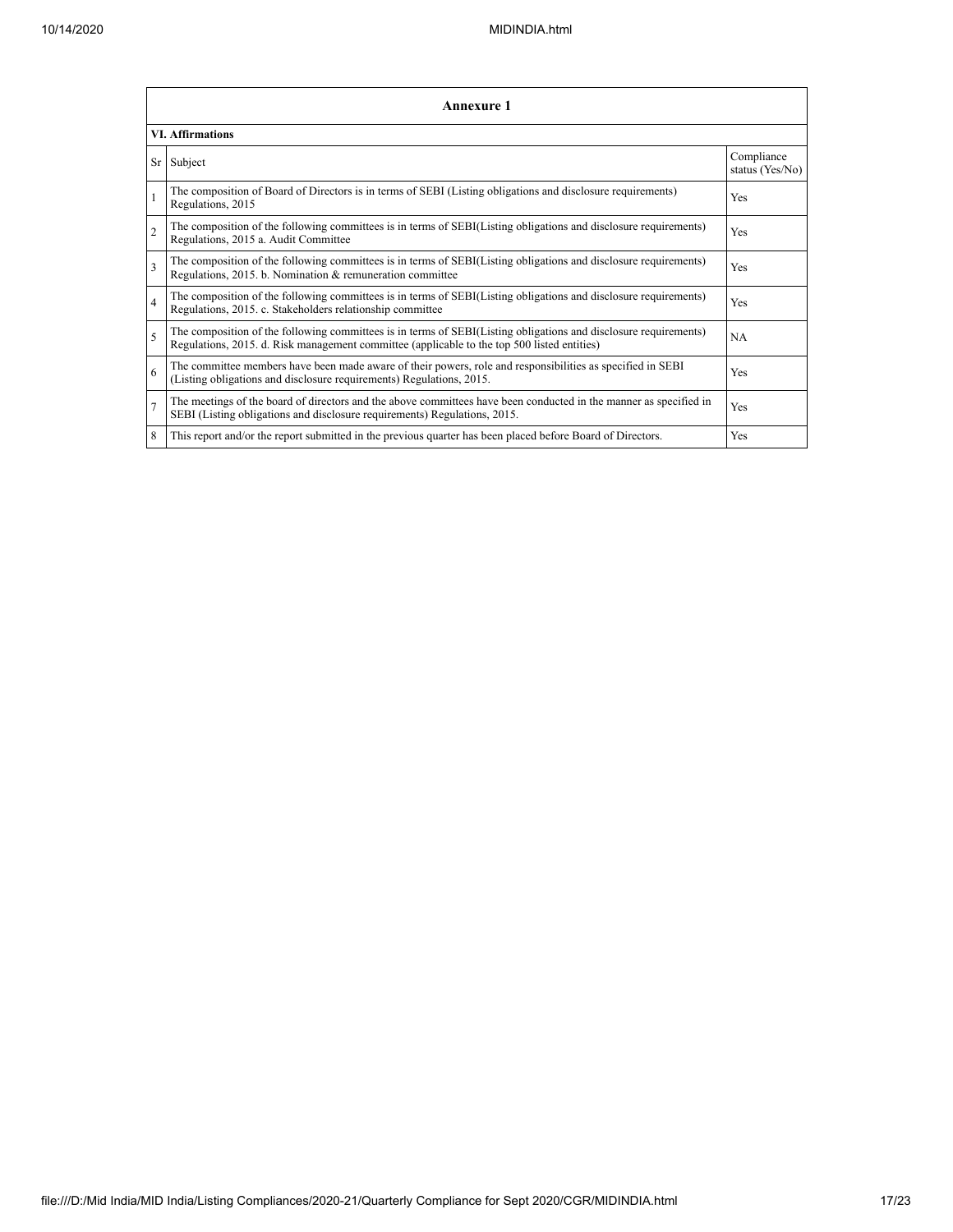|      | <b>Annexure 1</b> |                                          |  |  |
|------|-------------------|------------------------------------------|--|--|
| - Sr | Subject           | Compliance status                        |  |  |
|      | Name of signatory | SHAILENDRA AGRAWAL                       |  |  |
|      | Designation       | Company Secretary and Compliance Officer |  |  |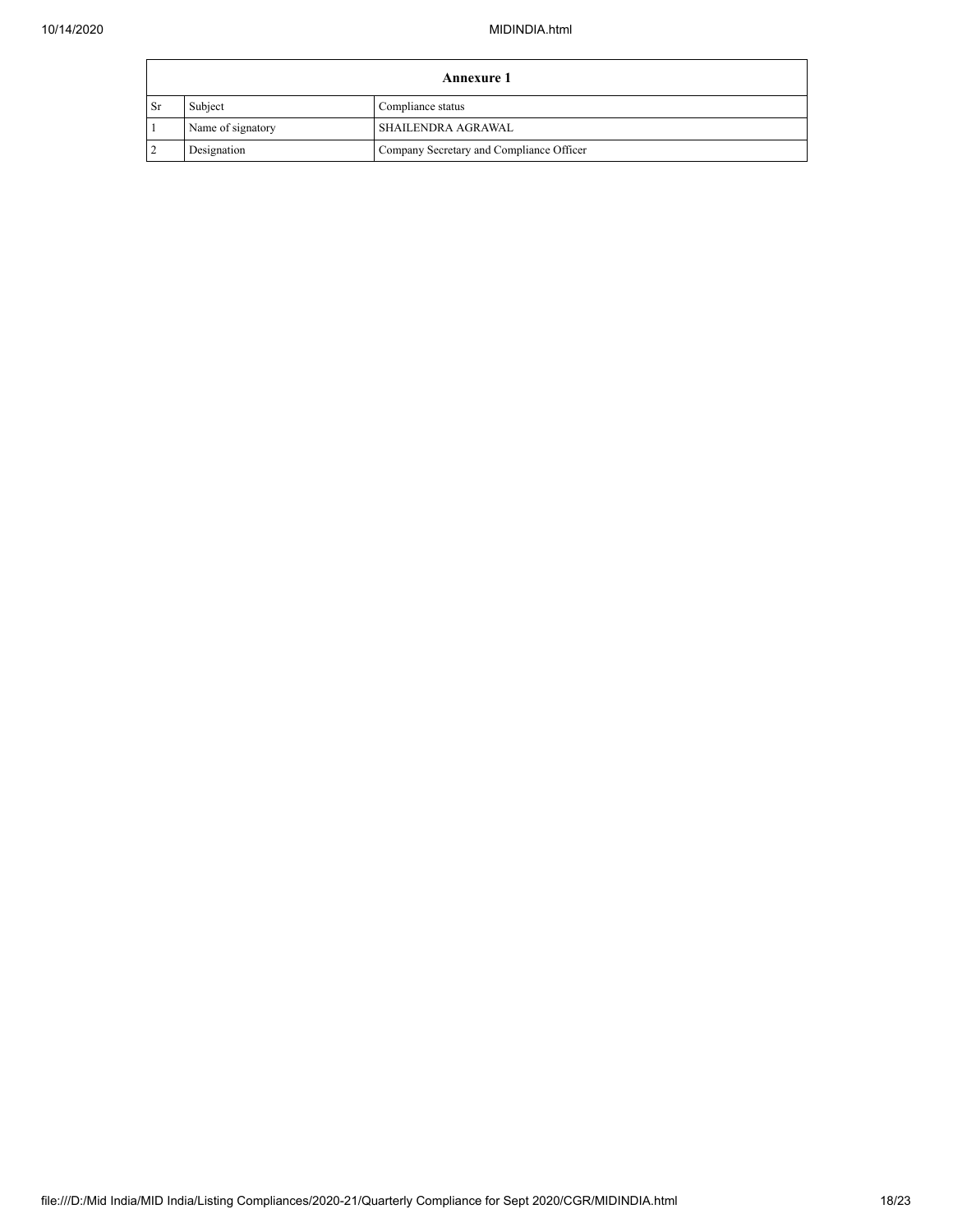**Text Block**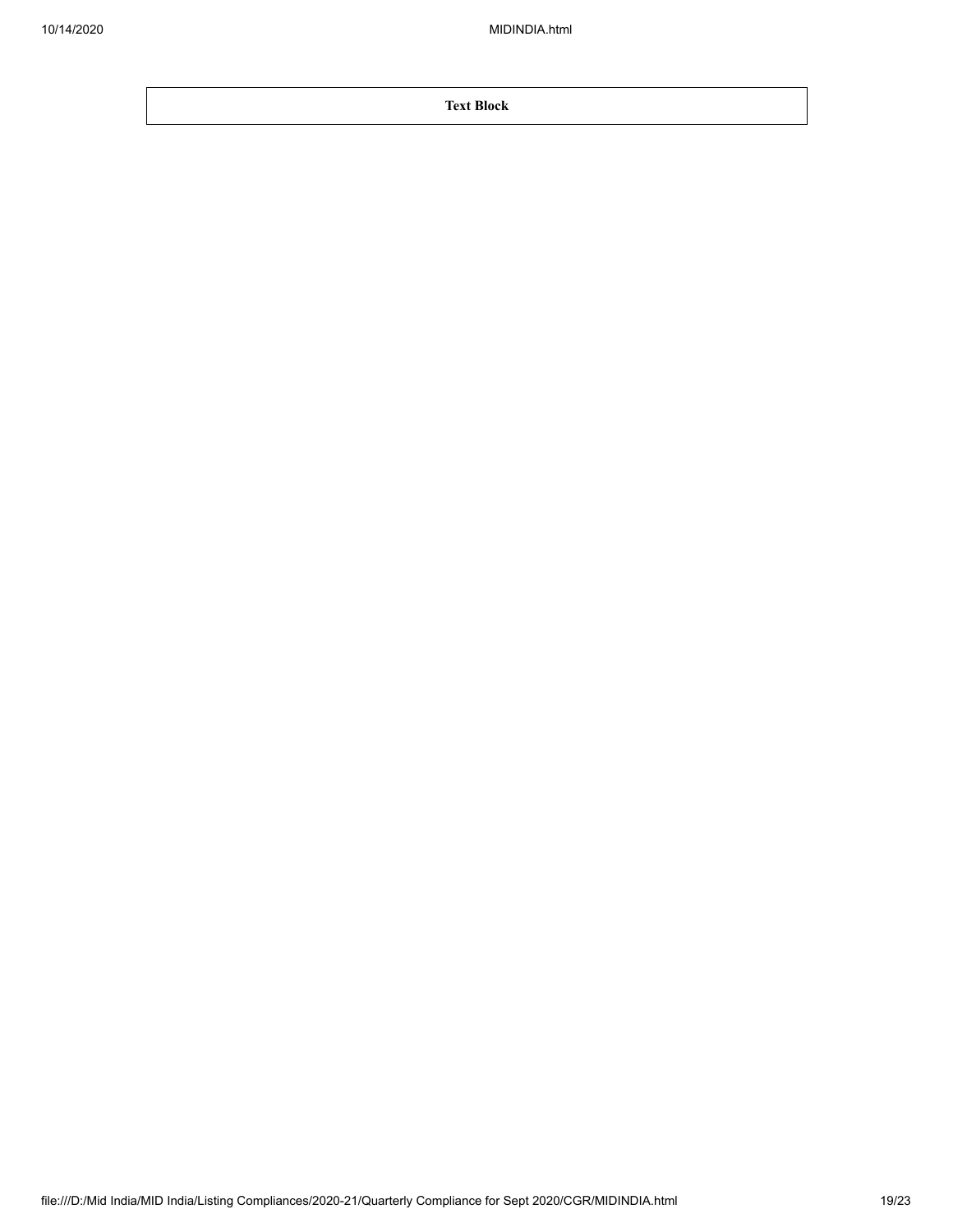|                | <b>Annexure III</b>                                                                                                                                                                  |                                              |                                     |                                                                      |
|----------------|--------------------------------------------------------------------------------------------------------------------------------------------------------------------------------------|----------------------------------------------|-------------------------------------|----------------------------------------------------------------------|
|                | <b>III.</b> Affirmations                                                                                                                                                             |                                              |                                     |                                                                      |
| Sr             | Particulars                                                                                                                                                                          | Regulation<br>Number                         | Compliance<br>status<br>(Yes/No/NA) | If status is "No" details of<br>non-compliance may be<br>given here. |
|                | Copy of the annual report including balance sheet, profit and loss account,<br>directors report, corporate governance report, business responsibility<br>report displayed on website | 46(2)                                        | Yes                                 |                                                                      |
| $\overline{c}$ | Presence of Chairperson of Audit Committee at the Annual General<br>Meeting                                                                                                          | 18(1)(d)                                     | <b>Yes</b>                          |                                                                      |
| 3              | Presence of Chairperson of the nomination and remuneration committee at<br>the annual general meeting                                                                                | 19(3)                                        | <b>Yes</b>                          |                                                                      |
| $\overline{4}$ | Presence of Chairperson of the Stakeholder Relationship committee at the<br>annual general meeting                                                                                   | 20(3)                                        | <b>Yes</b>                          |                                                                      |
| 5              | Whether "Corporate Governance Report" disclosed in Annual Report                                                                                                                     | $34(3)$ read with<br>para C of<br>Schedule V | Yes                                 |                                                                      |
|                | Any other information to be provided                                                                                                                                                 |                                              |                                     |                                                                      |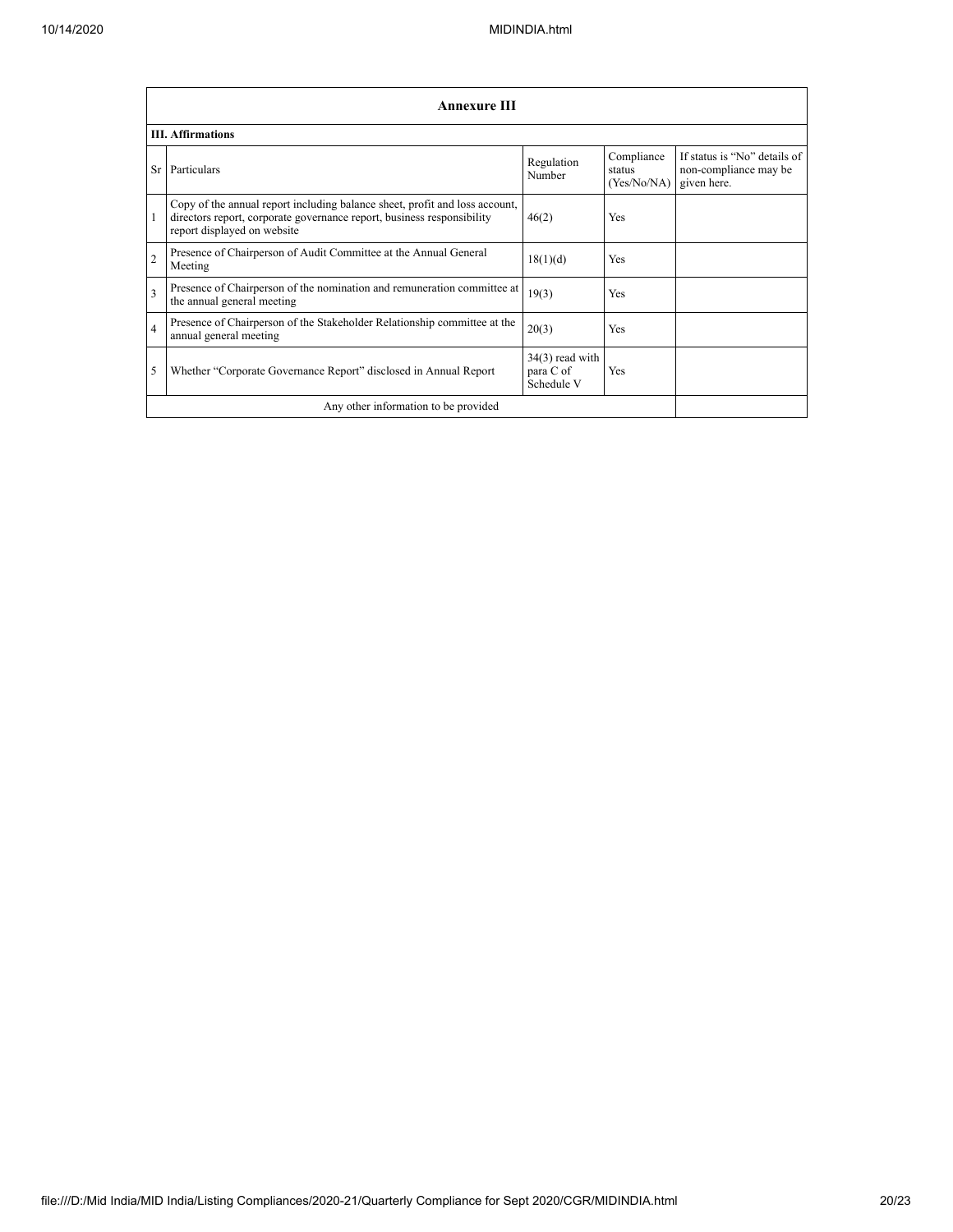|                |                   | <b>Annexure III</b>                      |
|----------------|-------------------|------------------------------------------|
|                | Name of signatory | I SHAILENDRA AGRAWAL                     |
| $\overline{2}$ | Designation       | Company Secretary and Compliance Officer |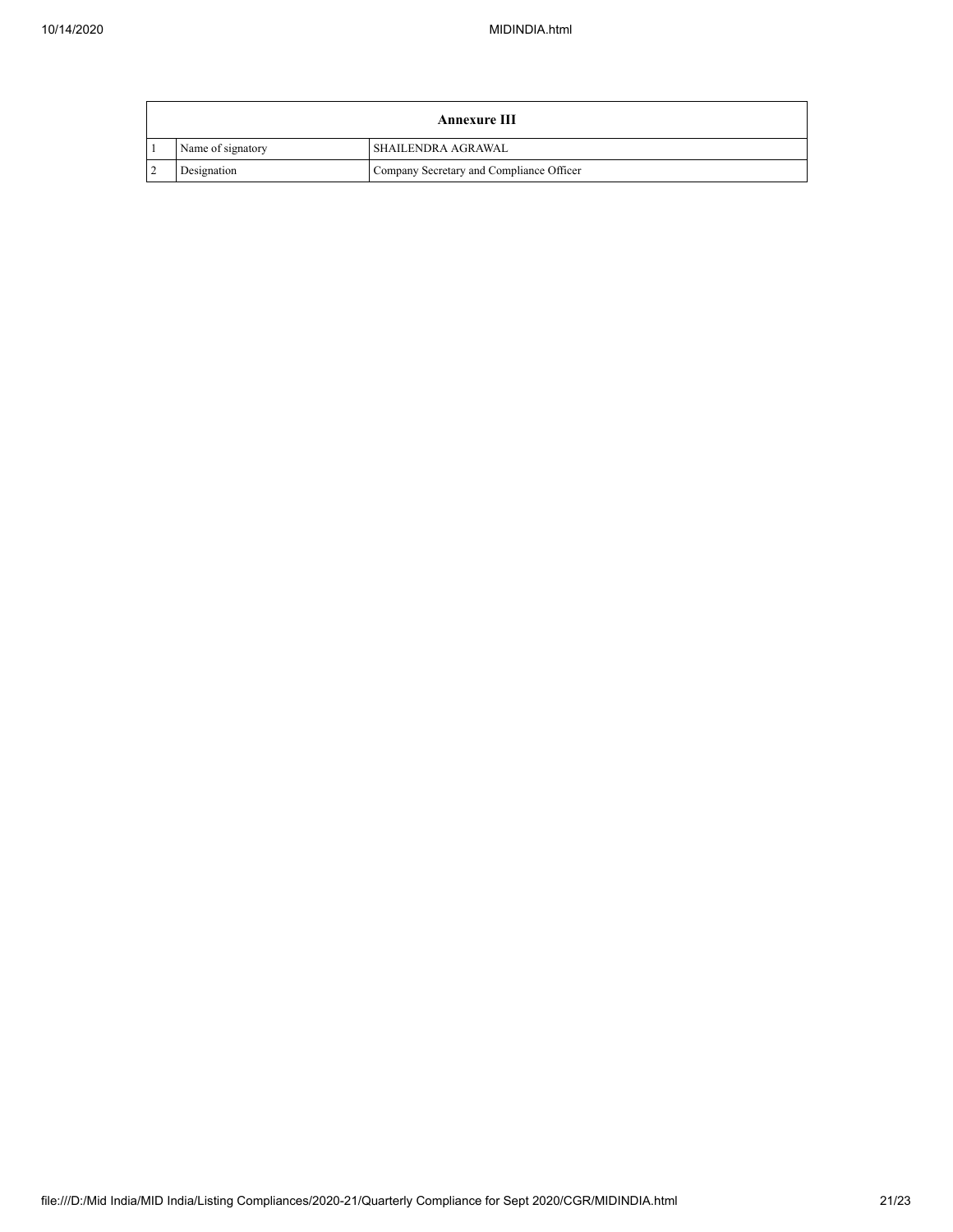| <b>Signatory Details</b> |                                          |
|--------------------------|------------------------------------------|
| Name of signatory        | SHAILENDRA AGRAWAL                       |
| Designation of person    | Company Secretary and Compliance Officer |
| Place                    | <b>INDORE</b>                            |
| Date                     | 14-10-2020                               |